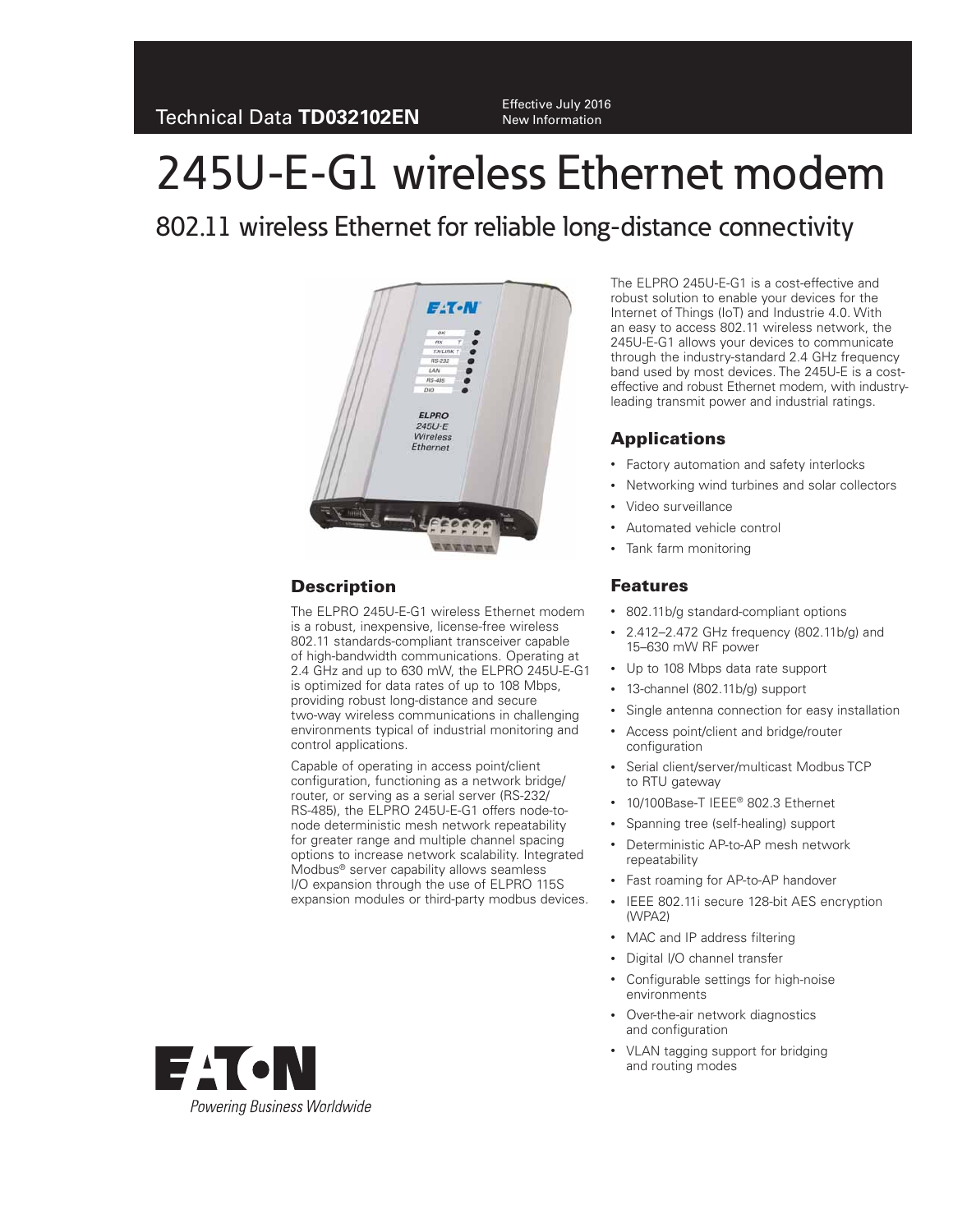## **Specifications**

Specifications subject to change.

### **Table 1. 245U-E-G1 specifications**

| <b>Specification</b>                  | <b>Description</b>                                                                                                                                                                                                                                                                   |  |  |  |  |  |
|---------------------------------------|--------------------------------------------------------------------------------------------------------------------------------------------------------------------------------------------------------------------------------------------------------------------------------------|--|--|--|--|--|
|                                       | <b>Transmitter and receiver</b>                                                                                                                                                                                                                                                      |  |  |  |  |  |
| Frequency                             | 2.412-2.472 GHz ①                                                                                                                                                                                                                                                                    |  |  |  |  |  |
| Transmit power                        | 15–630 mW (data rate and country-specific)                                                                                                                                                                                                                                           |  |  |  |  |  |
| Transmission                          | Direct sequence spread spectrum (DSSS) ①                                                                                                                                                                                                                                             |  |  |  |  |  |
| modulation                            | Orthogonal frequency data modulation (OFDM) ①                                                                                                                                                                                                                                        |  |  |  |  |  |
| Receiver sensitivity                  | $-100$ dBm at 250 kbps; $-74$ dBm at 108 Mbps (8% FER) $\odot$                                                                                                                                                                                                                       |  |  |  |  |  |
| Channel spacing                       | 5 MHz spacing (13 channels, 2.412–2.472 GHz) ①                                                                                                                                                                                                                                       |  |  |  |  |  |
| Data rate                             | 250 kbps-108 Mbps 1<br>"Auto Mode" selects fastest rate possible relative to RSSI                                                                                                                                                                                                    |  |  |  |  |  |
| Range (LoS)                           | 9 miles (15 km) at 600 mW ① ②                                                                                                                                                                                                                                                        |  |  |  |  |  |
| Antenna connector                     | 1 x female SMA, standard polarity                                                                                                                                                                                                                                                    |  |  |  |  |  |
| <b>Input and output</b>               |                                                                                                                                                                                                                                                                                      |  |  |  |  |  |
| Discrete I/O                          | Input voltage-free contact 3<br>Output FET 30 Vdc 500 mA 3                                                                                                                                                                                                                           |  |  |  |  |  |
| <b>Ethernet port</b>                  |                                                                                                                                                                                                                                                                                      |  |  |  |  |  |
| Ethernet port                         | 100Base-T, RJ-45 connector-IEEE 802.3                                                                                                                                                                                                                                                |  |  |  |  |  |
| Link activity                         | Link. 100Base-T via LED                                                                                                                                                                                                                                                              |  |  |  |  |  |
| <b>Serial port</b>                    |                                                                                                                                                                                                                                                                                      |  |  |  |  |  |
| <b>RS-232</b>                         | DB-9 female DCE, RTS/CTS/DTR/DCD                                                                                                                                                                                                                                                     |  |  |  |  |  |
| <b>RS-485</b>                         | 2-pin terminal block, non-isolated 4                                                                                                                                                                                                                                                 |  |  |  |  |  |
| Data rate (bps)                       | 1200, 2400, 4800, 9600, 14400, 19200, 38400, 57600,<br>76800, 115200, 230400 bps                                                                                                                                                                                                     |  |  |  |  |  |
| Serial settings                       | 7/8 data bits, stop/start/parity (configurable)                                                                                                                                                                                                                                      |  |  |  |  |  |
| <b>Protocols and configuration</b>    |                                                                                                                                                                                                                                                                                      |  |  |  |  |  |
| System address                        | ESSID; 1-31 character text string                                                                                                                                                                                                                                                    |  |  |  |  |  |
| Protocols supported                   | TCP/IP, UDP, ARP, SNMP, RADIUS/802.1x, DHCP, DNS, PPP,<br>ICMP, HTTP, FTP, TFTP, TELNET, Modbus and Modbus-TCP                                                                                                                                                                       |  |  |  |  |  |
| User configuration                    | User configurable parameters via HTTPS embedded<br>Web server                                                                                                                                                                                                                        |  |  |  |  |  |
| Configurable<br>parameters            | Access point/client/bridge/router/VLAN<br>Point to point, point to multipoint<br>Wireless distribution system (AP-AP repeater)<br>Modbus TCP/RTU gateway<br>Serial client/server/multicast<br>Simultaneous RS-232/RS-485 connection<br>Embedded Modbus master/slave for I/O transfer |  |  |  |  |  |
| Security                              | Data encryption, 802.11i with CCMP 128-bit AES<br>Support for 802.1x Radius server<br>Secure HTTP protocol                                                                                                                                                                           |  |  |  |  |  |
| Bandwidth protection                  | MAC address; whitelist/blacklist<br>IP filtering; whitelist/blacklist<br>ARP/GARP filtering; whitelist/blacklist                                                                                                                                                                     |  |  |  |  |  |
| <b>LED indication and diagnostics</b> |                                                                                                                                                                                                                                                                                      |  |  |  |  |  |
| LED indication                        | Power/OK, RX, TX/link, RS-232, LAN, RS-485,<br>digital I/O status<br>Refer to product manual for further information                                                                                                                                                                 |  |  |  |  |  |
| Reported diagnostics                  | RSSI measurements, connectivity information/statistics,<br>log file                                                                                                                                                                                                                  |  |  |  |  |  |
|                                       | 0.411                                                                                                                                                                                                                                                                                |  |  |  |  |  |

Network management Optional network management system

- Frequency range dependent on country of model.

Typical maximum line of sight range.

Can be used to transfer I/O status or communications failure output.

Maximum distance: 3937 ft (1200 m).

#### **Table 1. 245U-E-G1 specifications, continued**

| <b>Specification</b>   | <b>Description</b>                                                          |  |  |
|------------------------|-----------------------------------------------------------------------------|--|--|
| <b>Compliance</b>      |                                                                             |  |  |
| EMC                    | FCC Part 15; EN 301 489-17; AS/NZS CISPR22                                  |  |  |
| RF (radio)             | EN 300 328 ①; FCC Part 15; RSS 210                                          |  |  |
| Hazardous area         | CSA Class I, Division 2; ATEX; IECEx nA IIC                                 |  |  |
| Safety                 | IEC 60950 (RoHS compliant)                                                  |  |  |
| UL®                    | <b>UL</b> Listed                                                            |  |  |
| General                |                                                                             |  |  |
| Size                   | 4.5 in x 5.5 in x 1.2 in (114 mm x 140 mm x 30 mm)                          |  |  |
| Housing                | Powder-coated aluminum                                                      |  |  |
| Mounting               | DIN rail                                                                    |  |  |
| <b>Terminal blocks</b> | Removable, max. conductor 14 AWG 0.1 in <sup>2</sup> (2.5 mm <sup>2</sup> ) |  |  |
| Temperature rating     | $-40$ to +140 °F ( $-40$ to +60 °C)                                         |  |  |
| Humidity rating        | 0-99% RH noncondensing                                                      |  |  |
| Weight                 | $1.0$ lb $(0.45$ kg)                                                        |  |  |
| <b>Power supply</b>    |                                                                             |  |  |
| Nominal supply         | 9 to 30 Vdc, under/overvoltage protection                                   |  |  |
| Average current draw   | 270 mA at 12 V (idle); 140 mA at 24 V (idle)                                |  |  |
| Transmit current draw  | 470 mA at 12 V (400 mW), 250 mA at 24 V (600 mW)                            |  |  |
|                        |                                                                             |  |  |

## **Product selection**

#### **Table 2. 245U-E-G1 accessories**

| <b>Description</b>                                                                  | <b>Product code</b>     | Data sheet                                                  |
|-------------------------------------------------------------------------------------|-------------------------|-------------------------------------------------------------|
| <b>Antennas 2.4 GHz</b>                                                             |                         |                                                             |
| Dipole antenna, 15 ft (4.6 m) cellfoil/<br>SMA, 0-dBi gain, mounting bracket        | <b>MD2400-EL</b>        | TD032053EN                                                  |
| Collinear antenna, N-type, 5-dBi gain,<br>mounting bracket                          | <b>SG2400-EL</b>        | <b>TD032054EN</b>                                           |
| Collinear antenna, N-type, 10-dBi gain,<br>mounting bracket                         | Z2400-EL                | <b>TD032054EN</b>                                           |
| Yagi antenna, N-type, 18-dBi gain                                                   | <b>Y2400-18EL</b>       | TD032056EN                                                  |
| Whip antenna: SMA male, 2-dBi gain,<br>2.1 in (54 mm)                               | <b>WH2400</b>           | <b>TD032052EN</b>                                           |
| <b>Cables</b>                                                                       |                         |                                                             |
| Coaxial cable kit, 9.8 ft (3 m)/<br>32.8 ft (10 m)/65.6 ft (20 m),<br>N-type to SMA | CC3/10/20-SMA           | <b>TD032019EN</b><br><b>TD032020EN</b><br><b>TD032021EN</b> |
| Coaxial cable tail, 1.97 ft (600 mm),<br>SMA to N-type female/male                  | <b>CCTAIL-SMA-F/M</b>   | <b>TD032023EN</b>                                           |
| Ethernet cable, 6 ft (1.8 m), crossover,<br>RJ-45 to RJ-45                          | ETH-C5X                 | <b>TD032025EN</b>                                           |
| Ethernet cable, 6 ft (1.8 m), direct,<br>RJ-45 to RJ-45                             | ETH-C5A                 | <b>TD032024EN</b>                                           |
| <b>Surge diverters</b>                                                              |                         |                                                             |
| SMA surge diverter for use with CC10/<br>CC20-SMA                                   | <b>CSD-SMA-2500</b>     | <b>TD032030EN</b>                                           |
| Coaxial surge diverter, bulkhead N-female<br>to N-female                            | <b>CSD-N-6000</b>       | <b>TD032031EN</b>                                           |
| Power supply surge diverter, 110 Vac/15 A                                           | <b>MA15/D/1/S1</b>      | <b>TD032029EN</b>                                           |
| <b>Power supplies</b>                                                               |                         |                                                             |
| DIN rail power supply, 100-250 Vac,<br>12 $Vdc/2.5$ A                               | <b>PS-DINAC-12DC-OK</b> | <b>TD032033EN</b>                                           |
| DIN rail power supply, 85-264 Vac,<br>24 Vdc/2.5 A                                  | <b>PSG60E</b>           | <b>TD032034EN</b>                                           |
| <b>Mounting brackets</b>                                                            |                         |                                                             |
| Mounting bracket kit for collinear antenna                                          | <b>BR-COL-KIT</b>       | <b>TD032072EN</b>                                           |

#### **Table 3. 245U-E-G1 ordering**

| <b>Description</b>    | Frequency    | <b>RF</b> power | <b>Product code</b> |
|-----------------------|--------------|-----------------|---------------------|
| Ethernet $802.11b$ /g | 2.4 GHz DSSS | 100/630 mW      | <b>EL-245U-E-G1</b> |